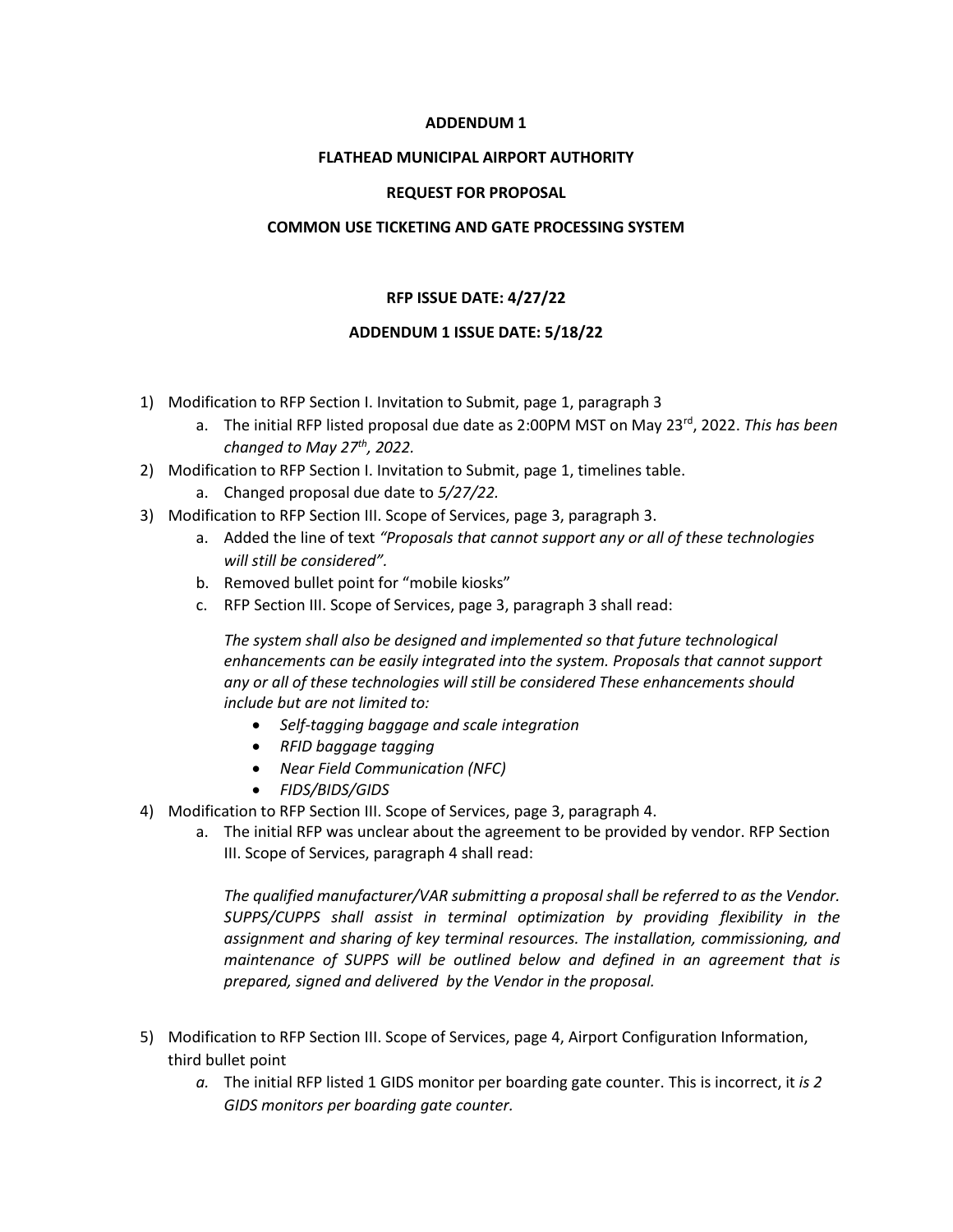- 6) Modification to RFP Section III. Scope of Services, page 5, Base Bid, first bullet point
	- a. The initial RFP listed 14 gate counter positions and 26 ticket counter positions total. This is incorrect, *the total gate counter positions should be 16 and the total ticket counter positions should be 28.*
- 7) Modification to RFP Section III. Scope of Services, page 6, Excluded From Bid/Provided by FMAA
	- a. Added  $6<sup>th</sup>$  bullet point that reads:
		- *FIDS/BIDS/GIDS monitors will be provided by FMAA. Make, model, and size are not determined at this time*
- 8) Modification to RFP Section VII. Instruction to Respondents, page 9, Schedule:
	- *a. Changed Submission deadline to 5/27/22*
	- *b.* Added line of text to say *"or via email".*
		- *i.* RFP Section VII. Instruction to Respondents, page 9, Schedule: shall now read

*Schedule:*

| 4/27/22       | <b>RFP</b> Issued                                            |
|---------------|--------------------------------------------------------------|
| <i>5/4/22</i> | <b>Pre-Submission Meeting</b>                                |
| 5/17/22       | Deadline for Follow-up Written Questions                     |
| 5/27/22       | Submissions Due into FMAA Office or via email by 2:00 PM MST |

- 9) Modification to RFP Section VIII. Miscellaneous Provisions, page 10, Withdrawal of Proposal, paragraph 2
	- a. Remove line "The agreement shall substantially be in the form attached as Appendix "B". RFP Section VIII. Miscellaneous Provisions, page 10, Withdrawal of Proposal, paragraph 2 shall read:

*Respondent to whom a contract is awarded shall within fifteen (15) days of the date of the receipt of the final Agreement negotiated between the Respondent and the Authority deliver said Agreement fully executed. All such documents must be executed and delivered by the Respondent and approved by the Authority before the Agreement will be executed and returned to the Respondent by the Authority. The Authority reserves the right to cancel the award without liability, at any time before the Agreement has been fully executed by both parties.*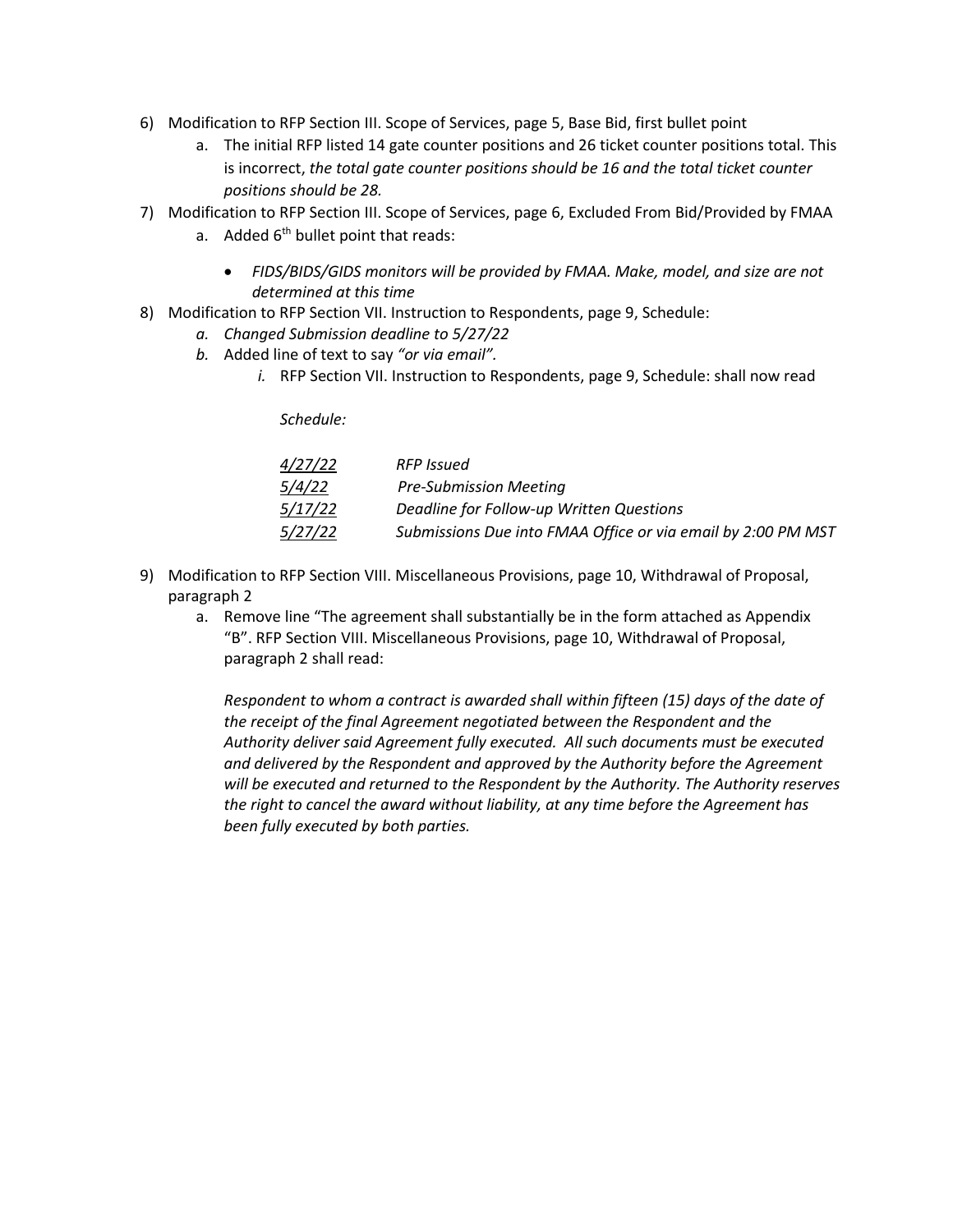# **Authorities Responses to Respondent's Questions:**

- 1) Can you provide a copy of the FCA Standard Agreement for my Legal to start a review. a. FCA does not have a standard agreement.
- 2) Please provide the Qty of each piece of equipment for a Gate Counter. I.e. Workstation, ATB, BTP, DCP, MSE/OCR, BCR, ETC.
	- a. The Authority seeks a qualified vendor capable of identifying, preparing, and delivering a specification using experience and industry expertise based on the criteria listed in the RFP (number of positions, types of positions, airlines, etc.). As stated in the RFP, specifications should be compliant with CUPPS IATA RP1797.
	- b. The vendor is expected to be a competent partner for the Authority and airlines by recommending effective solutions based on the needs and operating environment at Glacier Park International Airport.
- 3) Confirm vendor is provide baggage tag printers able to print RFID tags at the beginning of Phase 1a.?
	- a. Yes, we will need RFID capable baggage tag printers at all applicable counters from day 1.
- 4) Does FCA require onsite support team?
	- a. This depends on price and necessity. Does vendor anticipate our support needs will be intensive enough to require onsite support? What is the price difference? Perhaps give options/price for onsite and remote support.
- 5) Confirm start pf contract and the one-year hardware warranty for entire system starts upon acceptance of Phase 1A- 15 Apr. 23?
	- a. Start of the entire contract will begin with Phase1A rollout. Hardware warranty shall begin on the date hardware is implemented, not the date hardware is procured.
- 6) Confirm network support for the network implement for successful CUPPS vendors is not required as a Base Bid option?
	- a. Network connectivity is provided by the Authority for all ticket and gate positions.
- 7) By Near Field Communications are your referring to an IP phone system or Passport E-Reader?
	- a. It would be preferred that proposed system has capability to support NFC technology. However, systems that are not currently capable of supporting NFC technologies will still be considered.
- 8) FIDS & DVC interface: can you provide current display/ DVC Make and models?
	- a. All displays will be replaced in terminal project but make, model, and size are not determined.
- 9) How many Core Rooms are available and is there room available for additional equipment?
	- a. There is a single MDF and all technology rooms will have ample space for additional equipment.
- 10) Can you provide requirements for the Mobile Kiosks?
	- a. See addendum item number 2 b., mobile kiosk language removed.
- 11) What kind of peripherals are required for the CUSS kiosks?
	- a. The Authority seeks a qualified vendor capable of identifying, preparing, and delivering a specification using experience and industry expertise based on the criteria listed in the RFP (number of positions, types of positions, airlines, etc.). As stated in the RFP, specifications should be compliant with CUPPS IATA RP1797.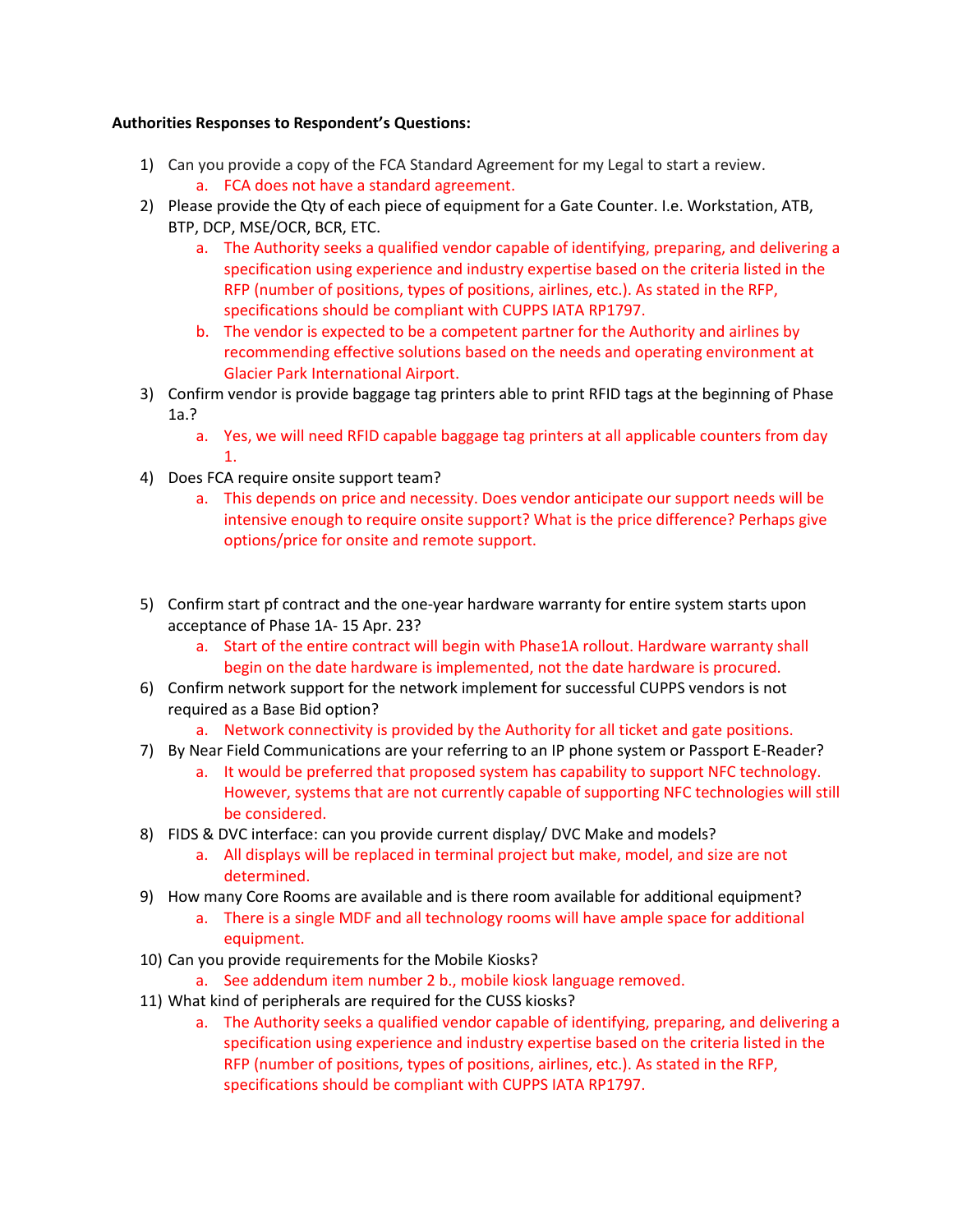- b. The vendor is expected to be a competent partner for the Authority and airlines by recommending effective solutions based on the needs and operating environment at Glacier Park International Airport.
- 12) in terms of FIDS / BIDS /GIDS, Is FCA's requirement Visual Signage Display on top of the CUSS Kiosk or is it something else?
	- a. No
- 13) If FCA is requesting pricing for FIDS/BIDS/GIDS monitors, would the FCA maintenance staff install them in an effort to save money?
	- a. See addendum item number 6, monitors are excluded from RFP.
- 14) Would FCS consider adding 2 weeks to the proposal deadline so vendors can provide you with a comprehensive and thorough proposal?
	- a. See addendum item number 1, deadline moved to May  $27<sup>th</sup>$  2022.
- 15) How many counter, kiosk and gate positions require RFID printers?
	- a. All of them.
- 16) What is the make and model of the phone system to be integrated with the common use platform?
	- a. FMAA is not asking that our current phone system be integrated with the common use platform. Also, this exclusion will not apply if additional option #2 is being added to proposal. If additional option #2 is included then we would like a phone recommendation from the vendor.
- 17) Does a cover page and table of contents count towards the 25-page limit, as well as the bid bond and other addendums?
	- a. The page limit of 25 would include any cover pages, bid bond, and addenda.
- 18) Does FCA have its own VOIP system which the supplier must interface with? If so, what specific interface/functions are required for this interface on the common use system?
	- a. No, FCA administration phones will be separate from any common use phones proposed.
- 19) Does FCA want the supplier to provide an entire VOIP system such as Cisco Call Manager servers, VOIP phones, and interface with outside telco? Please provide more specific info and details for this interface.
	- a. Additional option #2 is only meant as a common use phone system for the ticket and gate counters. This system is meant to integrate with any common use workstations at these counters. For this system we are relying on the vendor to recommend whatever hardware and software is required for integration with CUPPS. Please note, this common use phone system is intended to be separate from any phone system used by FMAA administration and does not need to integrate with it.
- 20) Does FCA have a data feed for FLIFO or does one have to be provided by the supplier? Will schedule entry be manual?
	- a. Existing FIDS provider (Prodigiq) has data feed but it is unknown if this is FLIFO or not. It is preferred that schedule entry is automated with the option for manual entries and edits.